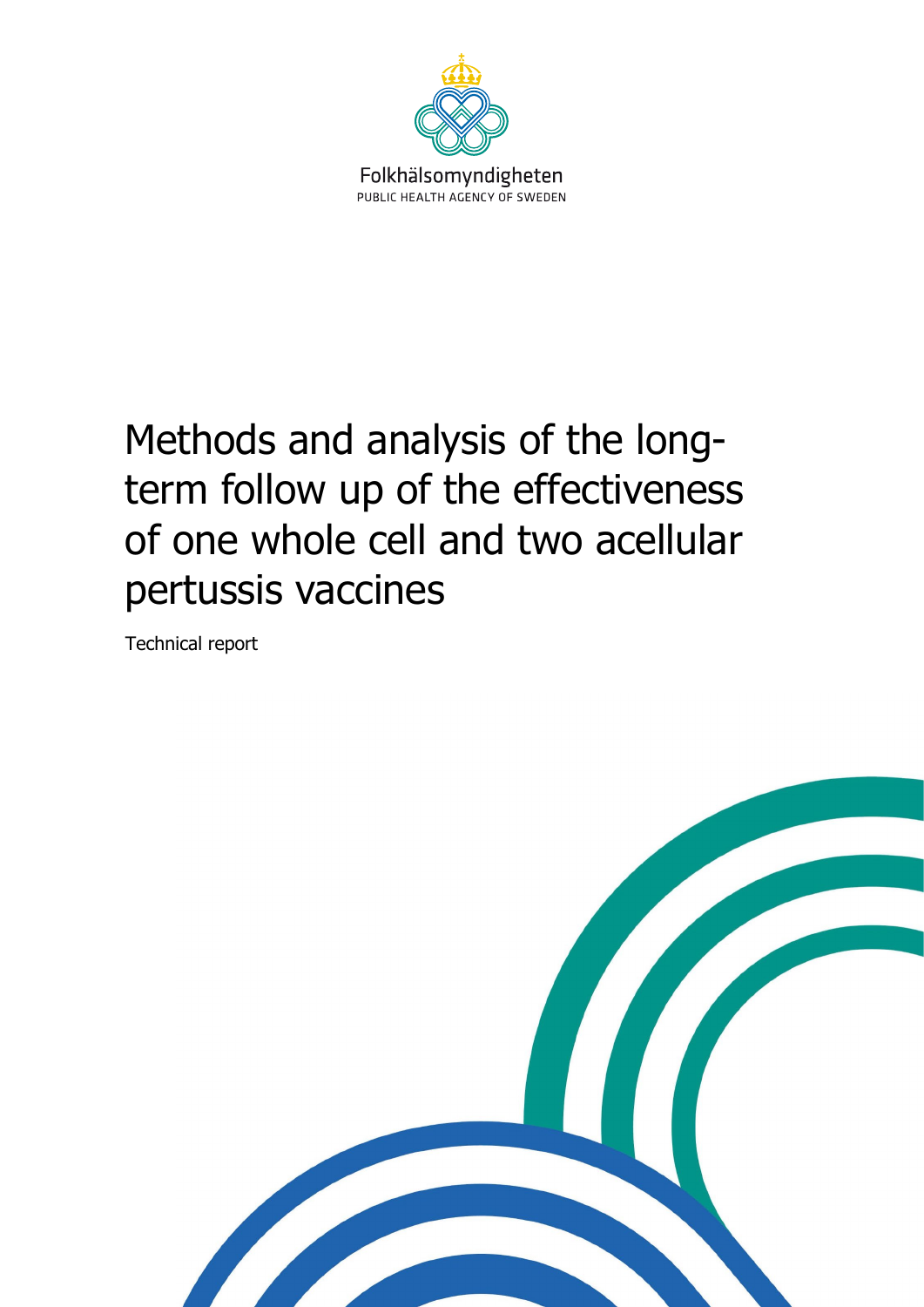This title can be downloaded from: www.folkhalsomyndigheten.se/publications.

You are welcome to cite our texts, but please remember to state the source. Images, photographs and illustrations are protected by copyright. In order to use them, permission must be given by the author.

© Public Health Agency of Sweden, Year 2022.

Article number: 21289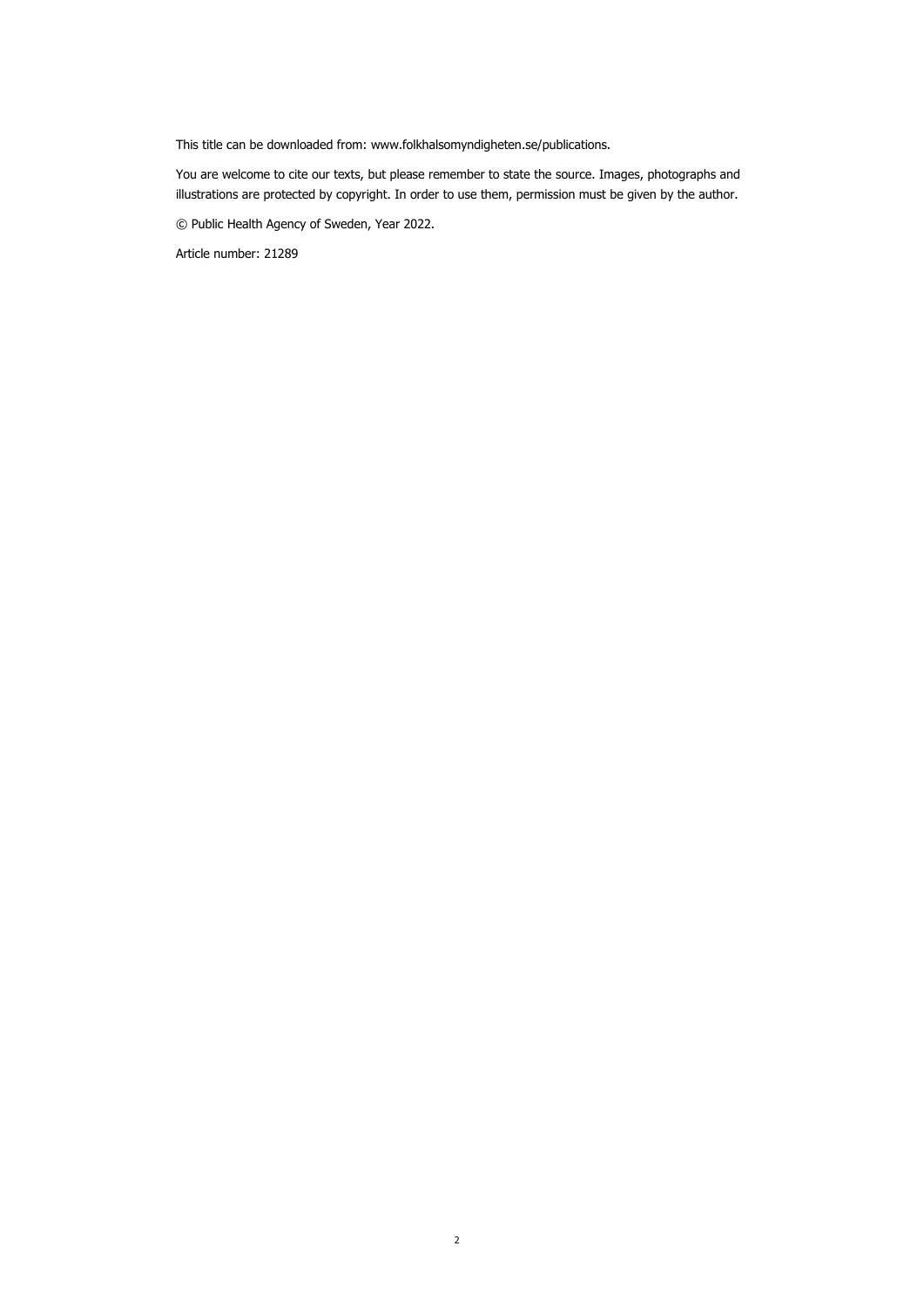## <span id="page-2-0"></span>About this publication

This long-term follow up is based on the large, blinded randomized infant pertussis vaccination trial that is internationally known as "Stockholm Trial II". The trial included pertussis vaccines from different producers and was conducted in Sweden during 1993–1996. The Public Health Agency of Sweden (former Swedish Institute for Infectious Disease Control) has conducted enhanced pertussis surveillance (EPS) since October 1997 to collect clinical details and vaccination histories of children with pertussis in Sweden.

In November 2021, a short article on the long-term follow-up of the effectiveness of one whole-cell and two acellular pertussis vaccines was published (1). The present report aims to provide more details about the methods used for the longterm surveillance of vaccine-specific effectiveness.

This report is written for national health authorities, vaccine producers, epidemiologists, and researchers.

Public Health Agency of Sweden

Sören Andersson Head of Unit Unit for Vaccination Programmes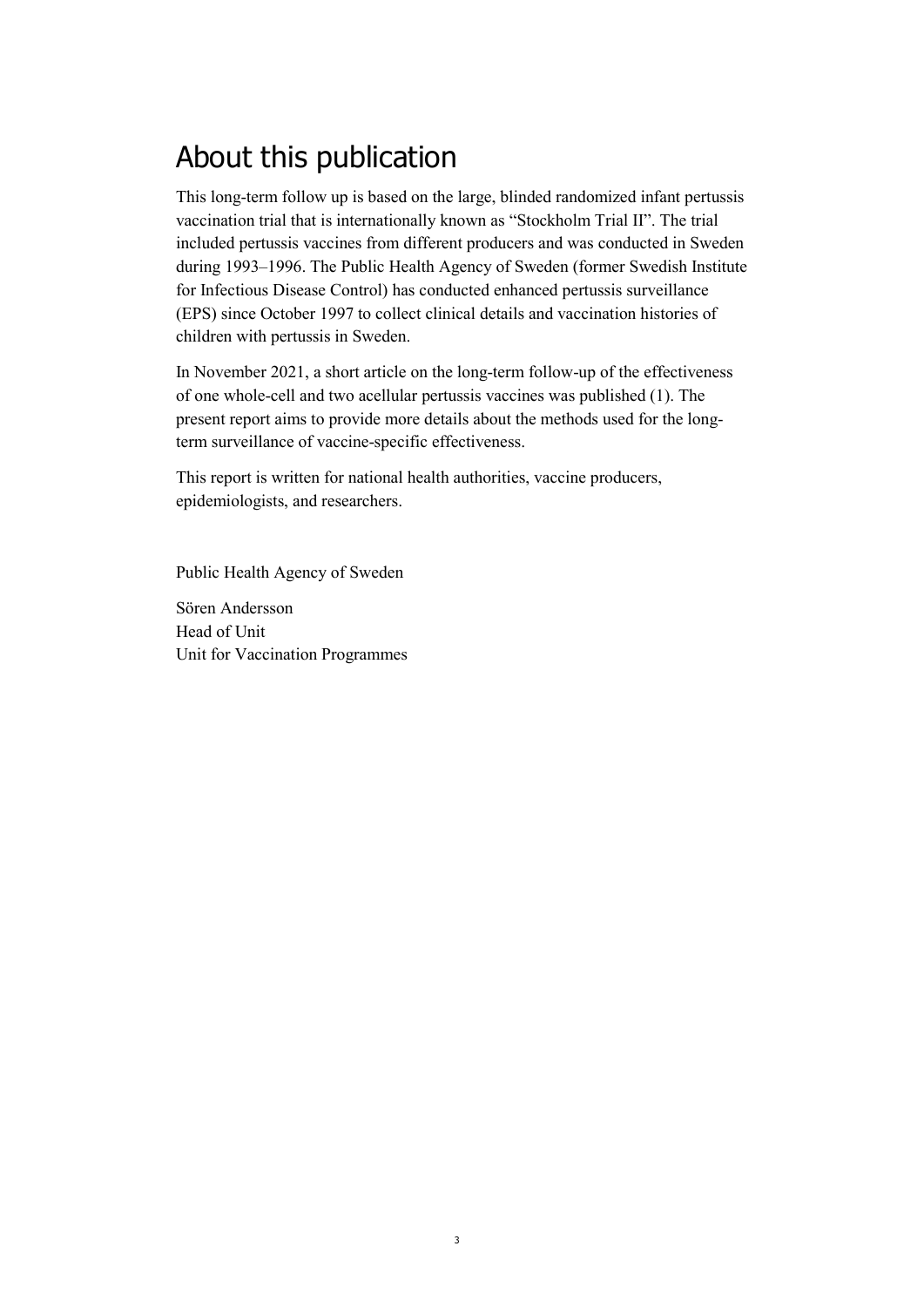## Table of contents

| Methods and analysis of the long-term follow up of the effectiveness of one whole cell and |
|--------------------------------------------------------------------------------------------|
|                                                                                            |
|                                                                                            |
|                                                                                            |
|                                                                                            |
|                                                                                            |
| Surveillance methods: Time Period 2 (October 8, 1996-December 31, 1996)7                   |
| Surveillance methods: Time Period 3 (January 1, 1997-October 22, 1997)  8                  |
| Surveillance methods: Time Period 4 (October 1, 1997-September 30, 2004) 9                 |
| Surveillance methods: Time Period 5 (October 1, 2004-December 31, 2007) 10                 |
|                                                                                            |
|                                                                                            |
|                                                                                            |
|                                                                                            |
|                                                                                            |
|                                                                                            |
|                                                                                            |
|                                                                                            |
|                                                                                            |
|                                                                                            |
|                                                                                            |
|                                                                                            |
|                                                                                            |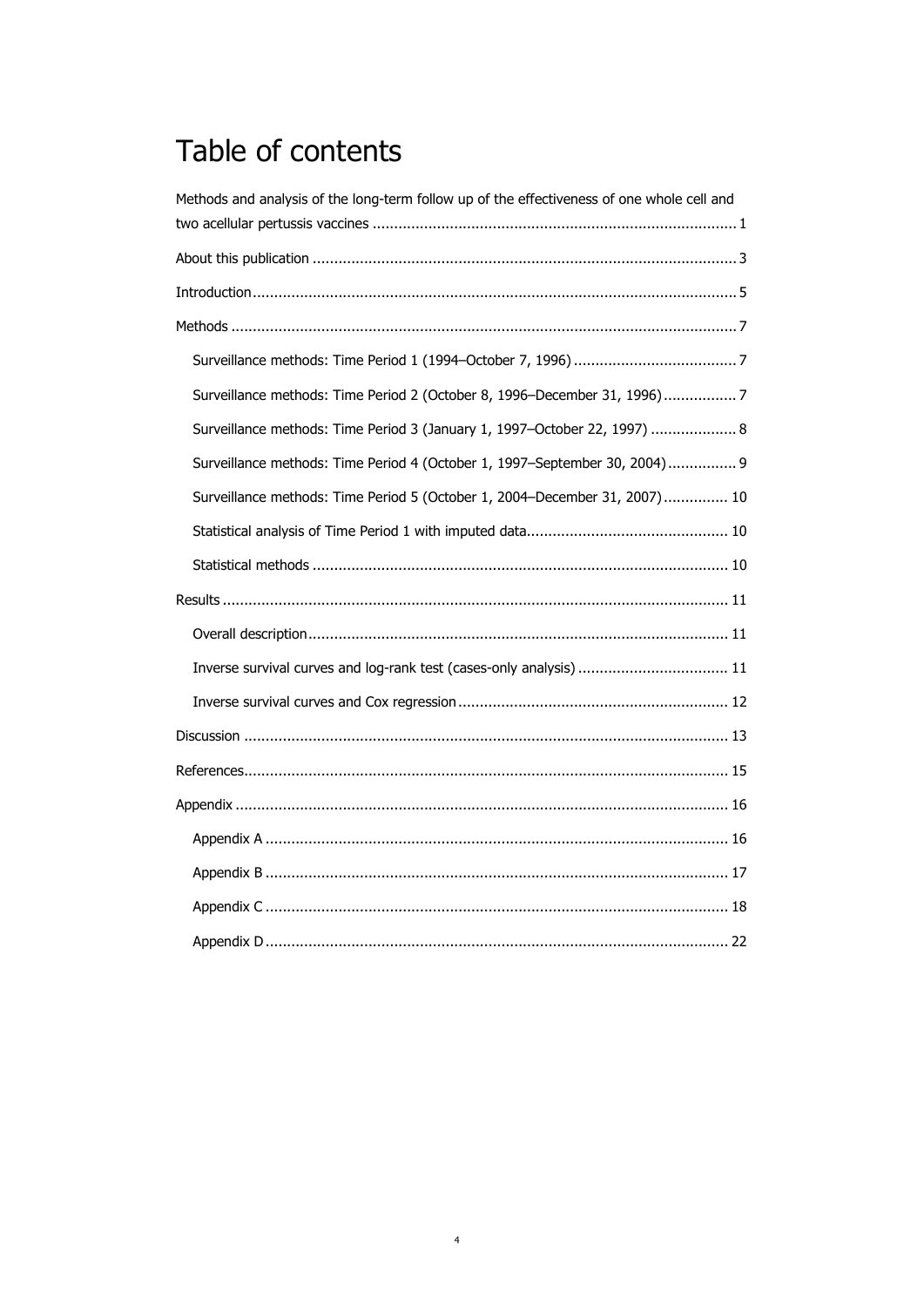## <span id="page-4-0"></span>**Introduction**

A large, blinded, randomized infant vaccination trial including pertussis vaccines from different producers was performed in Sweden during 1993–1996. This trial was internationally known as "Stockholm Trial II" (2). Trial II included the majority of Swedish counties, with the exception of Gothenburg and adjacent areas, where other trials were conducted at the same time. The children included in Trial II were born between June 1, 1993, and June 30, 1994. Trial II included at the start 82,892 children aged 2–3 months. The children were randomized to receive four different vaccines in two different vaccine schedules, hence eight groups were randomized (see Table 1 for the descriptions of three of the vaccines). The results of Trial II have been reported previously (3, 4). One of the four study vaccines had shown low efficacy in another trial (2), and vaccinees belonging to this group were therefore offered an early booster vaccine against pertussis already during 1995.

The three remaining vaccine groups – one licensed whole-cell vaccine group (wP) and two investigational acellular vaccine groups (aP) – were kept blinded until code-breaking on October 7, 1996. Pre-planned analyses were performed for relative efficacy, immunogenicity, and safety. It was concluded that the reliance on passive case identification of culture-confirmed pertussis in Trial II had decreased the number of diagnosed cases more than previously expected. All three remaining candidate vaccines had reasonably high efficacy against culture-confirmed pertussis with at least 21 days of paroxysmal cough.

The Swedish authorities made pertussis a mandatory reportable disease according to the Communicable Disease Act starting on January 1, 1997. After code-breaking and after renewed informed consent, the Swedish Institute for Infectious Disease Control (SIIDC) had the opportunity to continue to follow participants in Trial II in an unblinded fashion. Starting in October 1997, a special program – the so-called Enhanced Pertussis Surveillance programme (EPS) – was set up at the SIIDC with support from vaccine manufacturers to collect clinical details and vaccine histories on children with pertussis in Sweden.

Trial II participants who received pertussis vaccines according to the 3, 5, and 12 month schedule without any additional booster doses were followed for culture/PCR-positive pertussis until 2007 by use of the Swedish personal ID codes (5). The results have been published (1).

The aim of the present technical report is to give details about the methods chosen for long-term surveillance of vaccine-specific effectiveness. In this report we concentrate on three investigational vaccines: The Evans-Wellcome (Evans) whole-cell vaccine (wP) was licensed and used in UK at the time of Trial II but is no longer produced. The Chiron-Biocine (Chiron) acellular three-component investigational vaccine (aP) was later licensed and used in Italy, but it too is no longer produced. The Connaught Laboratories Limited (CLL/Connaught) acellular five-component investigational vaccine (aP) was later licensed and used in Canada and many other countries. This product is currently (as of December 2020) licensed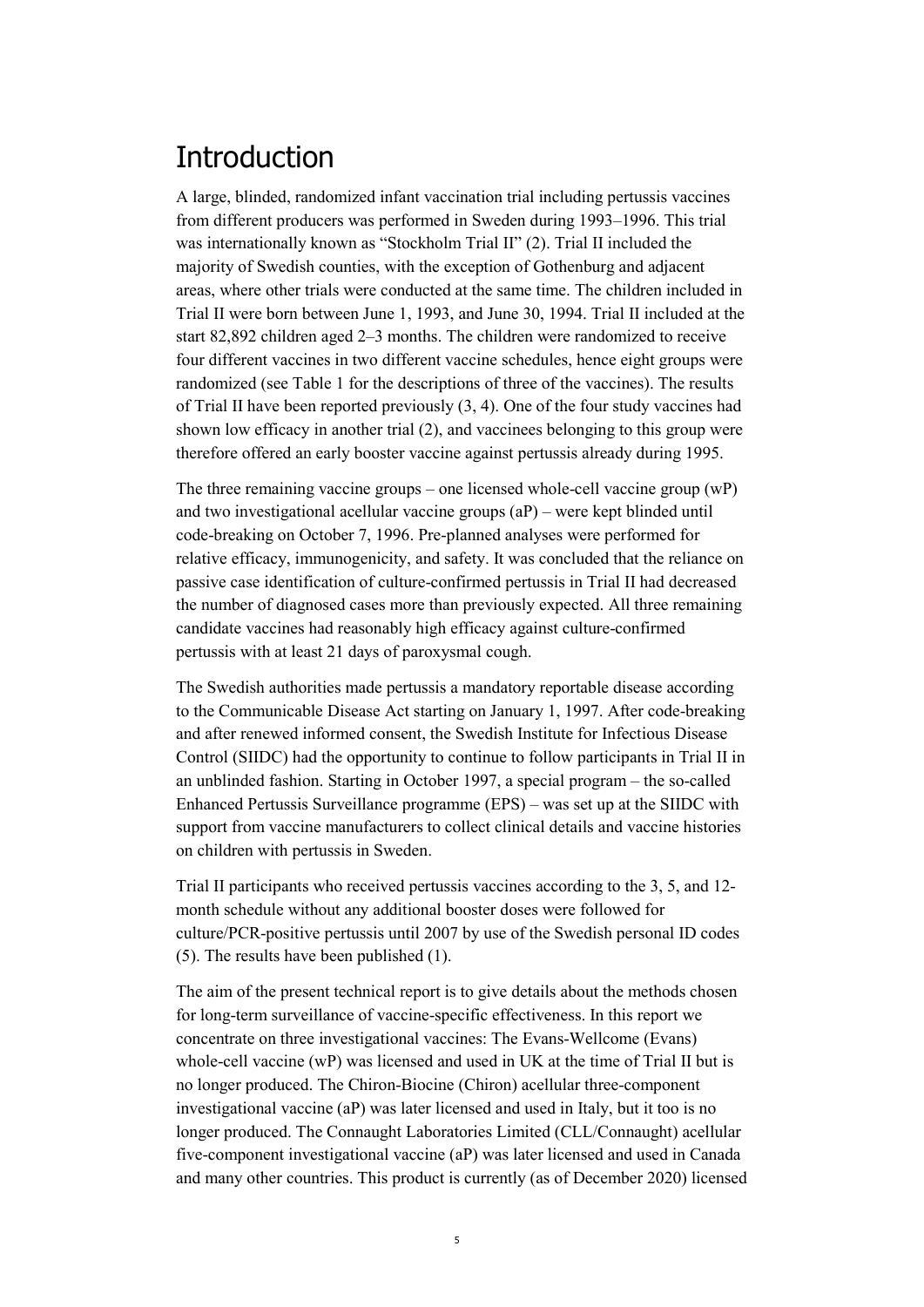by Sanofi and is used in combination childhood vaccines under different trade names.

The follow up-period for each child was calculated from the day he or she received dose 3 of the study vaccine. The follow-up methodology will be described for five different periods:

Time Period 1, Trial II proper: From 1994 to the end of blinded follow-up on October 7, 1996 (previously published in Ref 3,4).

Time Period 2: From October 8, 1996, to December 31, 1996 (unblinded follow up, not previously published, not part of the EPS).

Time Period 3: From January 1, 1997, to October 1997 (unblinded follow-up, not previously published, part of the EPS).

Time Period 4: From October 1, 1997, to September 30, 2004 (unblinded followup, previously published as Ref 6, part of the EPS).

Time Period 5: From October 1, 2004, to December 31, 2007 (unblinded followup, not previously published, part of the EPS).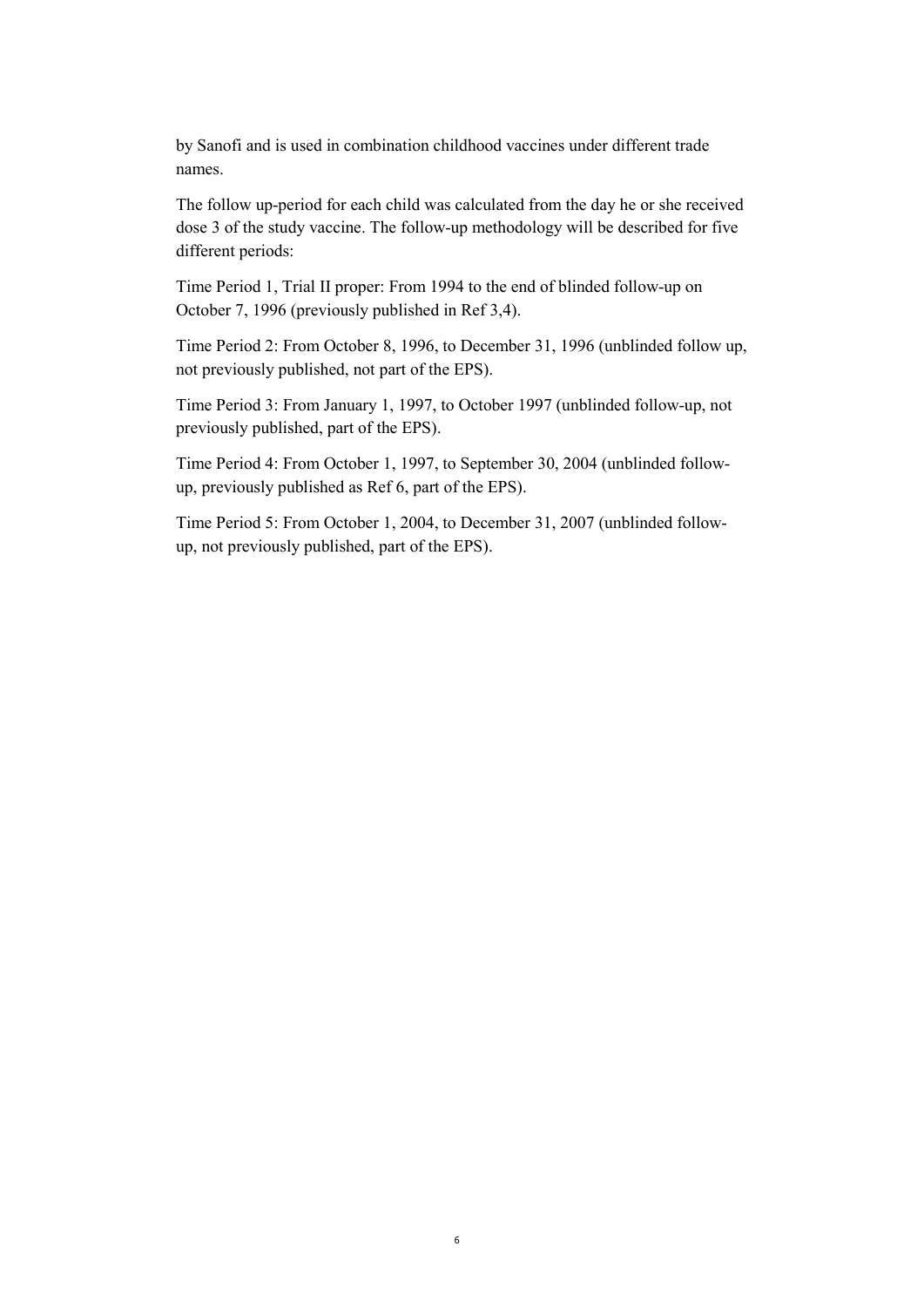## <span id="page-6-0"></span>Methods

#### <span id="page-6-1"></span>Surveillance methods: Time Period 1 (1994–October 7, 1996)

The surveillance methods were described in Ref 3. Paediatricians and primary-care physicians in Trial II areas were encouraged to collect nasopharyngeal samples when whooping cough was suspected in children born on or after June 1, 1993. Letters and leaflets were sent to parents in the study emphasizing the importance of getting laboratory confirmation of whooping cough in order to ascertain vaccine effectiveness.

Laboratory reports of positive *B. pertussis* culture were referred to the SIIDC as part of the routine national surveillance system. The register of reports was matched daily to the register of enrolled children by each infant's Swedish personal identity number. If any numbers matched, a study nurse would contact the parents for weekly follow-up until the end of the episode (usually the end of daily coughing). Serological confirmation was not used in Trial II. The main reason for that decision was that serological results, as recommended based on acute and convalescent samples, would not be available in time to start adequate clinical follow-up.

In the 3, 5, and 12-month vaccine groups the numbers randomized to receive at least one vaccine dose were 18,175 in the Chiron aP group, 18,183 in the Connaught aP group, and 18,159 in the Evans wP group (3). There was some loss of person time between doses 1 and 3. In Table 12.1.2 of the Technical Report (4), the numbers of vaccine recipients at risk after dose 3 are given as 17,679 in the Chiron group, 17,686 in the Connaught group, and 17,453 in the Evans group. Table 12.1.2 from Ref 4 also gives the numbers of culture-confirmed cases stratified by time after dose 3 as 0–<6 months, 6–<12 months, 12–<18 months, and 18 months or more (Appendix A). The cumulative numbers of pertussis breakthrough cases in Trial II were 49 cases in the Chiron group (7, 12, 13, and 17 cases per stratified time period, respectively) compared to 27 cases in the Connaught group (7, 4, 8, and 8 cases per time period) and 19 cases in the Evans group (2, 4, 9, and 4 cases per time period). Ref 4 states that the majority of culture-confirmed breakthrough cases during Trial II proper had more than 21 days of cough, but a percentage was not given.

### <span id="page-6-2"></span>Surveillance methods: Time Period 2 (October 8, 1996– December 31, 1996)

During the last two and a half months of 1996 there was no surveillance system in place in Sweden that specifically followed former Trial II vaccine recipients. However, the parents had received a letter already in March 1996 with an offer valid for the period April–December 1996 in which the Trial II organization offered to pay for visits to physicians for culturing if a vaccinated child had had a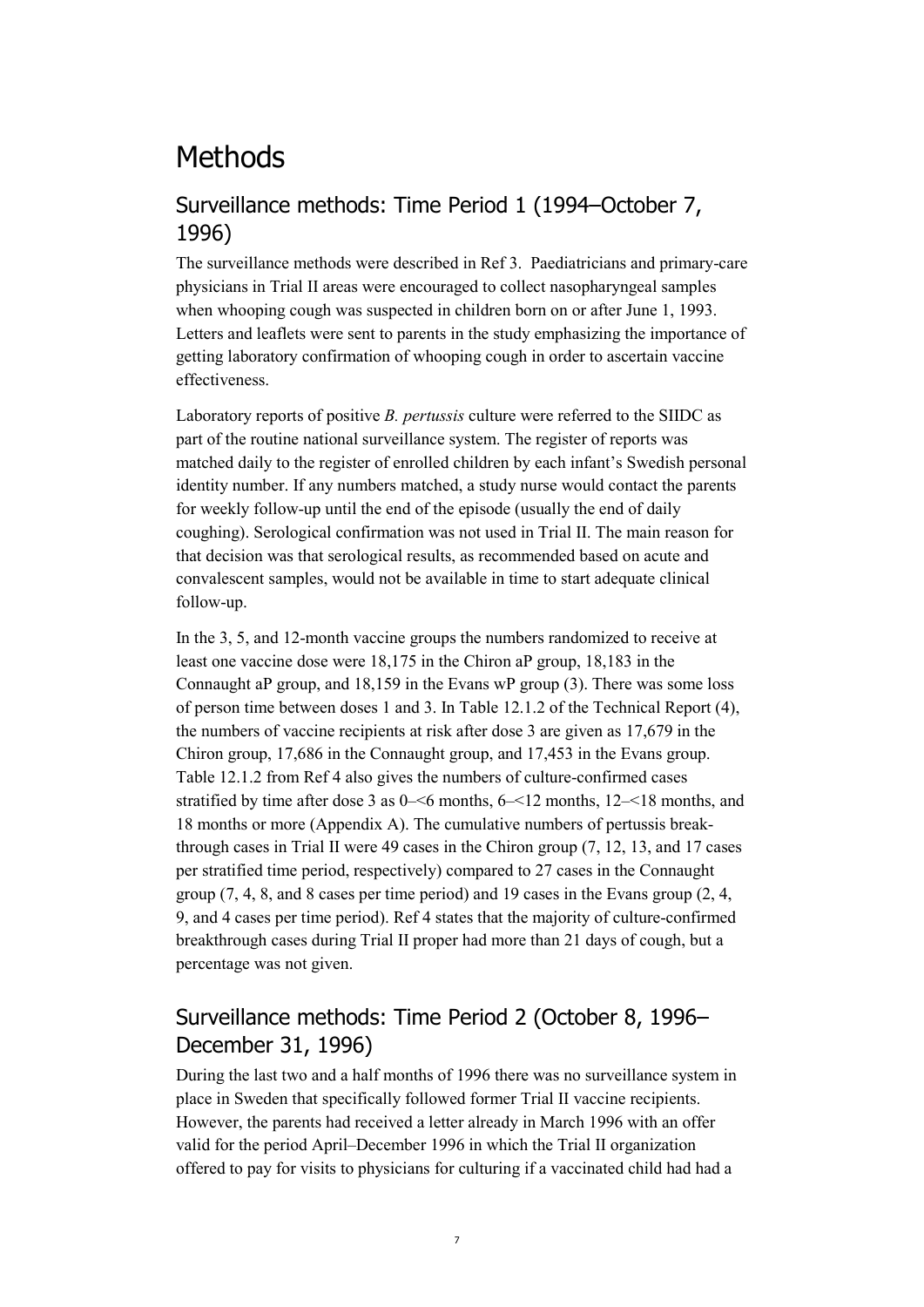cough for 7 days or more or if pertussis was suspected for other reasons. There were two alternative ways for refunding physicians by the SIIDC. Also, the Swedish microbiology laboratories in Trial II areas performed culturing during the whole year of 1996 without asking for reimbursement. In the end, however, no breakthrough cases of pertussis were identified and documented in this manner during November or December 1996.

#### <span id="page-7-0"></span>Surveillance methods: Time Period 3 (January 1, 1997– October 22, 1997)

General pertussis vaccination was reintroduced in the Swedish childhood vaccination program in January 1996 after a 17 year hiatus. Three different newly licensed DTaP vaccines were used in different areas of the country, but general catch-up vaccination of previously unvaccinated children was not conducted in Sweden except for the Gothenburg region. At the same time there was an outbreak of pertussis in the Netherlands (7), and as a consequence there were additional European requirements from the European Medicines Agency (EMA) to document possible strain changes in vaccine breakthrough cases. Hence, the SIIDC applied for funding to do a long-term follow up of effectiveness of the new vaccines, one of which was the Connaught product described above (Table 1).

A protocol was written, and dedicated personnel were trained for this purpose after the necessary permissions were granted. During the period January–October 1997, while still waiting for all necessary permissions, cases of *B. pertussis* infections were notified to the SIIDC. The strains were serotyped at the SIIDC laboratory and documented in the SIIDC computer-linked reporting system SmiNet (5). It was possible to link the breakthrough cases with the vaccine history documented in Trial II by using the Swedish personal ID code for each case. The date that the SIIDC got the report was noted and used in later statistical analyses, but clinical details were not collected during this period (see Appendix B for the data variables collected). The numbers of breakthrough cases among fully vaccinated Trial II vaccinees during this period were 13 cases in the Chiron group, 13 cases in the Connaught group, and 5 cases in the Evans group.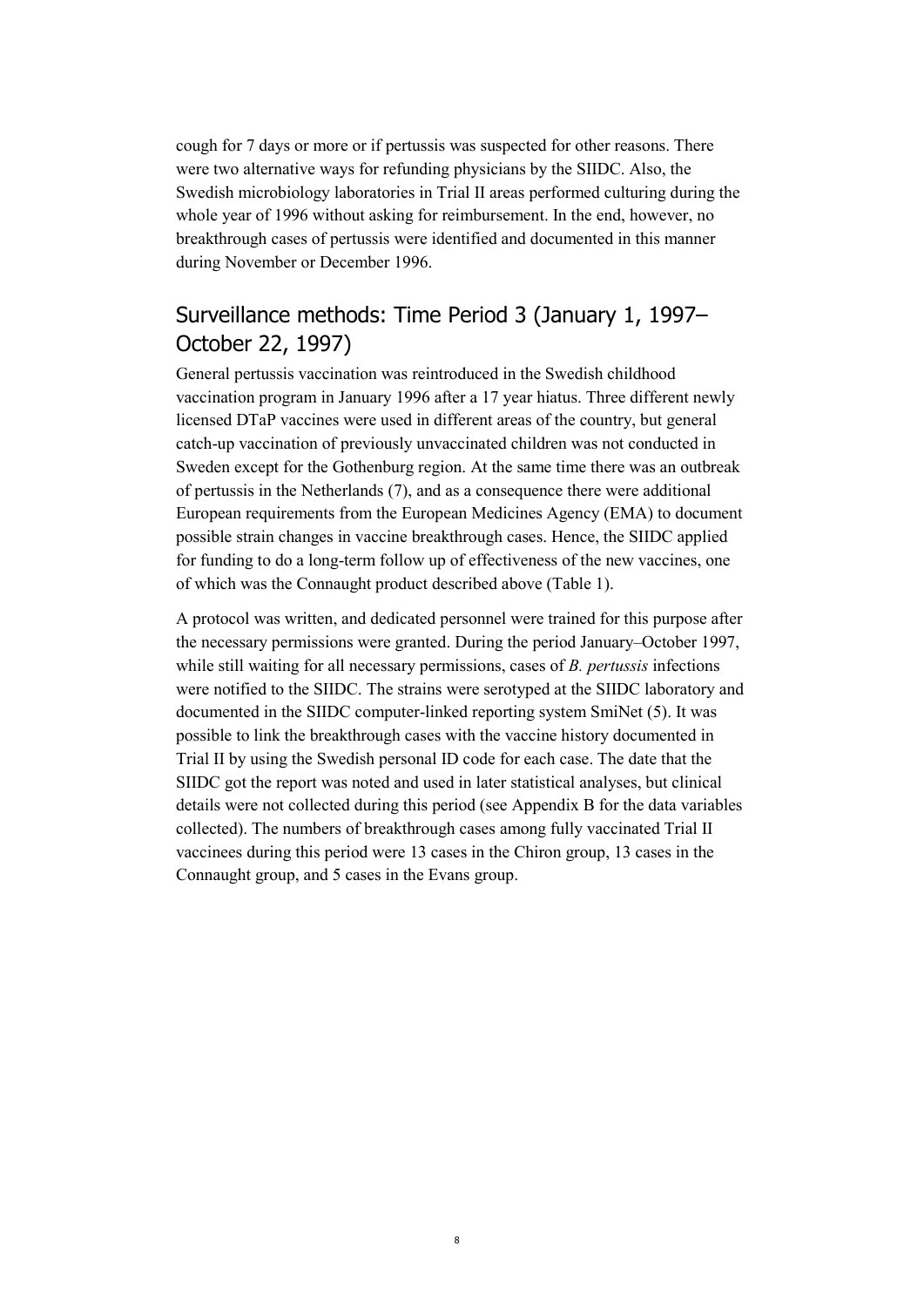| Name of vaccine             | <b>Chiron-Biocine</b>                                                                                                                                                                             | <b>CLL/Connaught</b>                                                                                                                                                                                                                                                                                              | <b>Evans-Wellcome</b>                                                                                                                                           |
|-----------------------------|---------------------------------------------------------------------------------------------------------------------------------------------------------------------------------------------------|-------------------------------------------------------------------------------------------------------------------------------------------------------------------------------------------------------------------------------------------------------------------------------------------------------------------|-----------------------------------------------------------------------------------------------------------------------------------------------------------------|
| Type of vaccine<br>Lots No. | acellular DTP<br>DTP26/PFK/AH &<br>DTP29/PFK/AH                                                                                                                                                   | acellular DTP<br>003-11 & 003-31                                                                                                                                                                                                                                                                                  | whole cell DTP<br>BA4473 & BA4479                                                                                                                               |
| Contain per dose:           | $PT-9K/126G, 5 \mu G$<br>FHA, $2.5 \mu G$<br>69 kDa Pertactin, 2.5 µg<br>Diphtheria toxoid, 25 Lf<br>Tetanus toxoid, 10 Lf<br>Thiomersal $\sim 0.01\%$ v/v<br>Aluminium hydroxide,<br>$\sim$ 1 mg | Glutaraldehyde inactivated PT,<br>$20 \mu g$<br>Formalin treated FHA, 20 µG<br>69 kDa Pertactin, $3 \mu q$<br>Fimbriae 2 and $3/6$ , 5 $\mu$ g<br>Diphtheria toxoid, 30 IU, 15 Lf<br>Tetanus toxoid, 40 IU, 5 Lf<br>2-phenoxyethanol, $0.61\%$ v/v<br>Aluminium phosphate,<br>$\sim$ 1 mg<br>Glutaraldehyde, 0.1% | Pertussis, 4 IU<br>Diphtheria toxoid, 30 IU 32.5Lf<br>Tetanus toxoid, 60 IU 4.4Lf<br>Thiomersal, 0.01% w/<br>Aluminium hydroxide<br>$\sim$ 0.6 mg aluminium/dos |

#### Table 1: Description of vaccines in the follow up

### <span id="page-8-0"></span>Surveillance methods: Time Period 4 (October 1, 1997– September 30, 2004)

The surveillance method was described in Ref 6. The main research purpose stated in Ref 6 was to evaluate the long-term effectiveness of vaccination with aP vaccines given at 3, 5, and 12 months of age. Age-specific incidence rates of pertussis were estimated and generally limited to aP vaccination irrespective of product/brand name because of the potential bias related to the fact that different vaccines were used in different areas of Sweden starting in January 1996.

For children with culture/PCR-confirmed pertussis born during 1996 or later, or children born between June 1993 and June 1994 in Trial II areas (see Ref 4), the clinical course and vaccination history was documented by telephone by study nurses at the SIIDC according to the same procedures as in Trial II as outlined in the EPS protocol (the English variable list is given in Appendix C). Parental permission was obtained to request medical charts as needed. For the three study groups of interest for us, Ref 6 documented 44 cases of culture/PCR positive breakthrough cases in the Chiron group, 47 cases in the Connaught group, and 27 cases in the Evans group.

An exact list of which children were included as cases in Table 2 of Ref 6 cannot be recreated today because of data protection rules. However, it was noted that at least 78% of the breakthrough cases had more than 21 days of cough (6).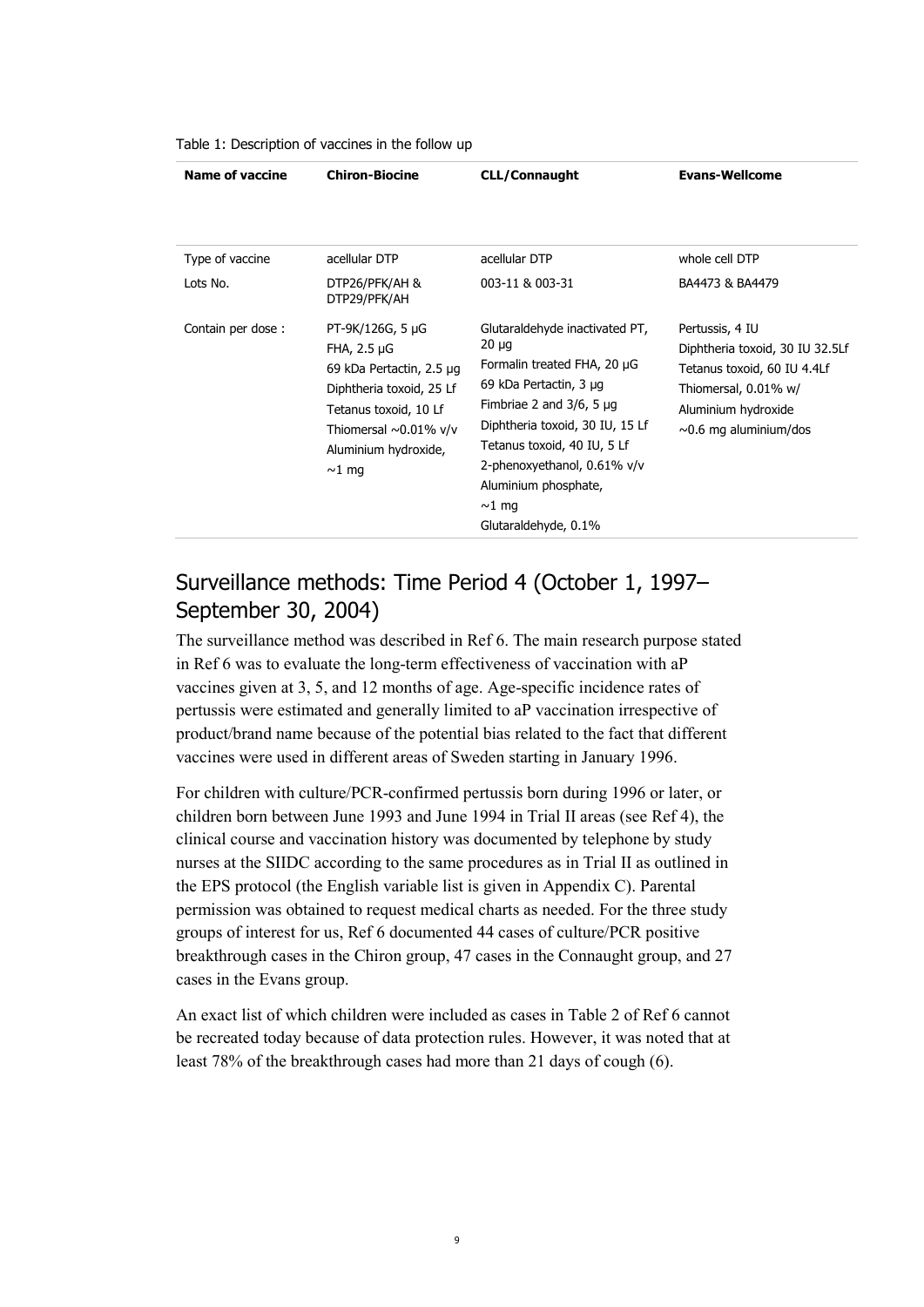### <span id="page-9-0"></span>Surveillance methods: Time Period 5 (October 1, 2004– December 31, 2007)

The surveillance method was continued as performed previously and based on the EPS protocol. The clinical course and vaccination history of culture/PCR-positive breakthrough cases of pertussis was documented by telephone by study nurses at the SIIDC as mentioned above. In the current EPS dataset that combines Time Period 4 and Time Period 5, we identified altogether 186 breakthrough cases, including 58 cases in the Chiron group, 76 cases in the Connaught group, and 52 cases in the Evans group. It has previously been published that at least 83% of the cases during those time periods had 21 days or more with cough (8).

#### <span id="page-9-1"></span>Statistical analysis of Time Period 1 with imputed data

Based on Table 12.1.2 from the technical report (4) (the table is enclosed here as appendix A), we show time to disease onset of the pertussis cases according to the lower time interval plus three months (3, 9, 15, and 21 months). The numbers of cases for each vaccine group are given in the previous section *Surveillance methods: Time Period 1 (1994–October 7, 1996)*.

#### <span id="page-9-2"></span>Statistical methods

We used two different approaches to estimate time to onset of pertussis. The first approach was a case-only analysis where only cases were used and followed for 150 months from the third and final dose of vaccine. In this approach we used Kaplan–Meier curves to estimate differences between the three vaccine groups (Figure 1).

In the second approach we used Cox proportional regression using all individuals (including the whole cohort of study participants). In this approach all individuals that were not registered with a pertussis diagnosis were censored at the end of follow up (Figure 2).

In addition to these approaches, we calculated pair-wise differences between median time to onset of pertussis and vaccine group using the Mann–Whitney Utest for cases. We used a p-value of less than 0.05 as the level of significance.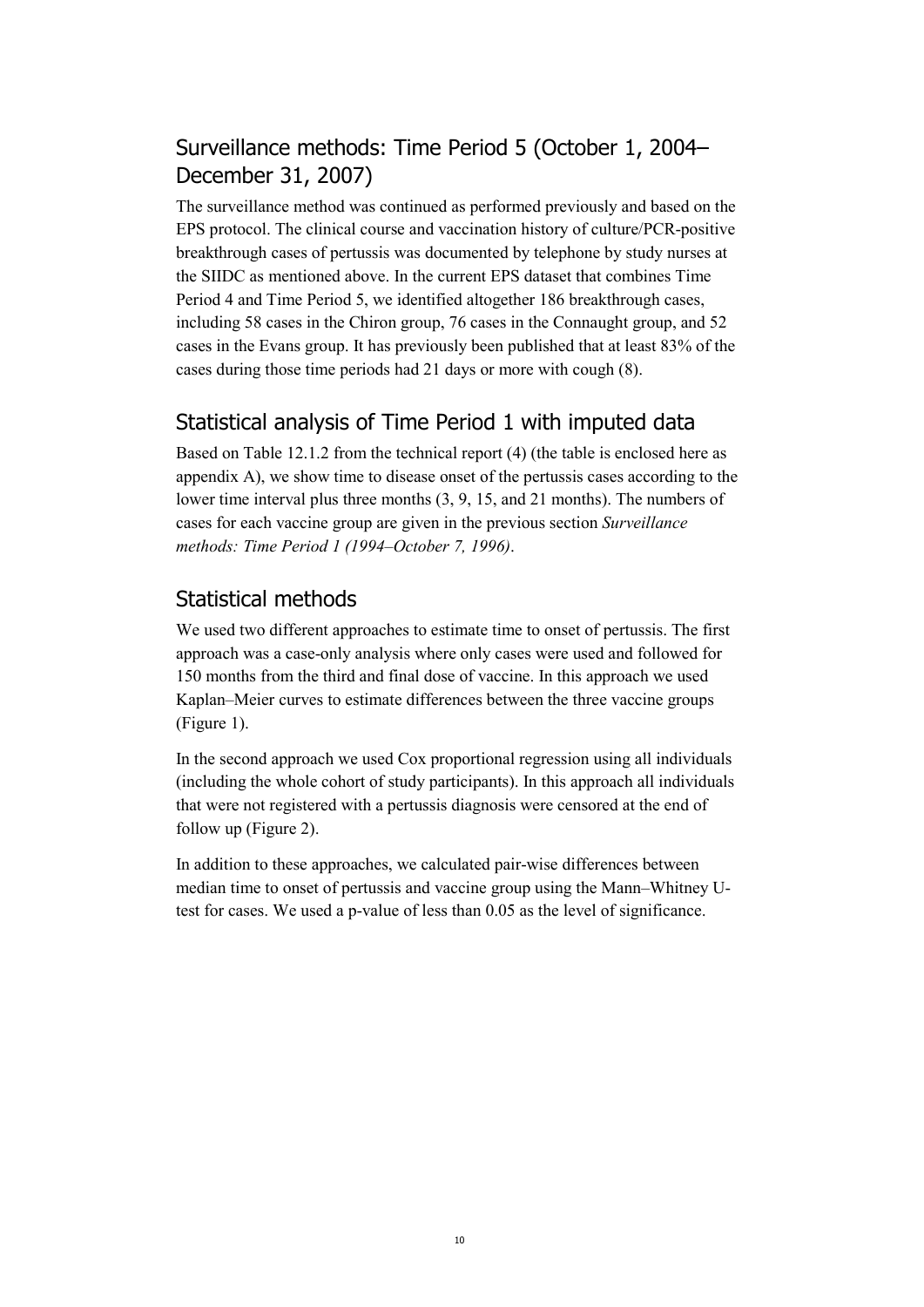## <span id="page-10-0"></span>Results

### <span id="page-10-1"></span>Overall description

A brief description of the data used in the report is provided in Table 1.

Table 2. Vaccines used in the follow up, number of children at risk, and number of cases

| <b>Description</b>                           | <b>Chiron</b>  | <b>CLL</b>     | <b>Evans</b> |
|----------------------------------------------|----------------|----------------|--------------|
| Vaccine                                      | 3 component aP | 5-component aP | wP           |
| Number of children at risk                   | 17,679         | 17.686         | 17,453       |
| Number of confirmed cases in total follow up | 120            | 116            | 76           |
| Of which were confirmed cases in Trial II    | 49             | 27             | 19           |
| Median time (months) to pertussis onset      | 35.5           | 59             | 60.5         |

### <span id="page-10-2"></span>Inverse survival curves and log-rank test (cases-only analysis)

In Figure 1 we present inverse survival curves for the three different vaccine groups (Chiron, CLL, and Evans). P-values in the figure are based on the log-rank test.



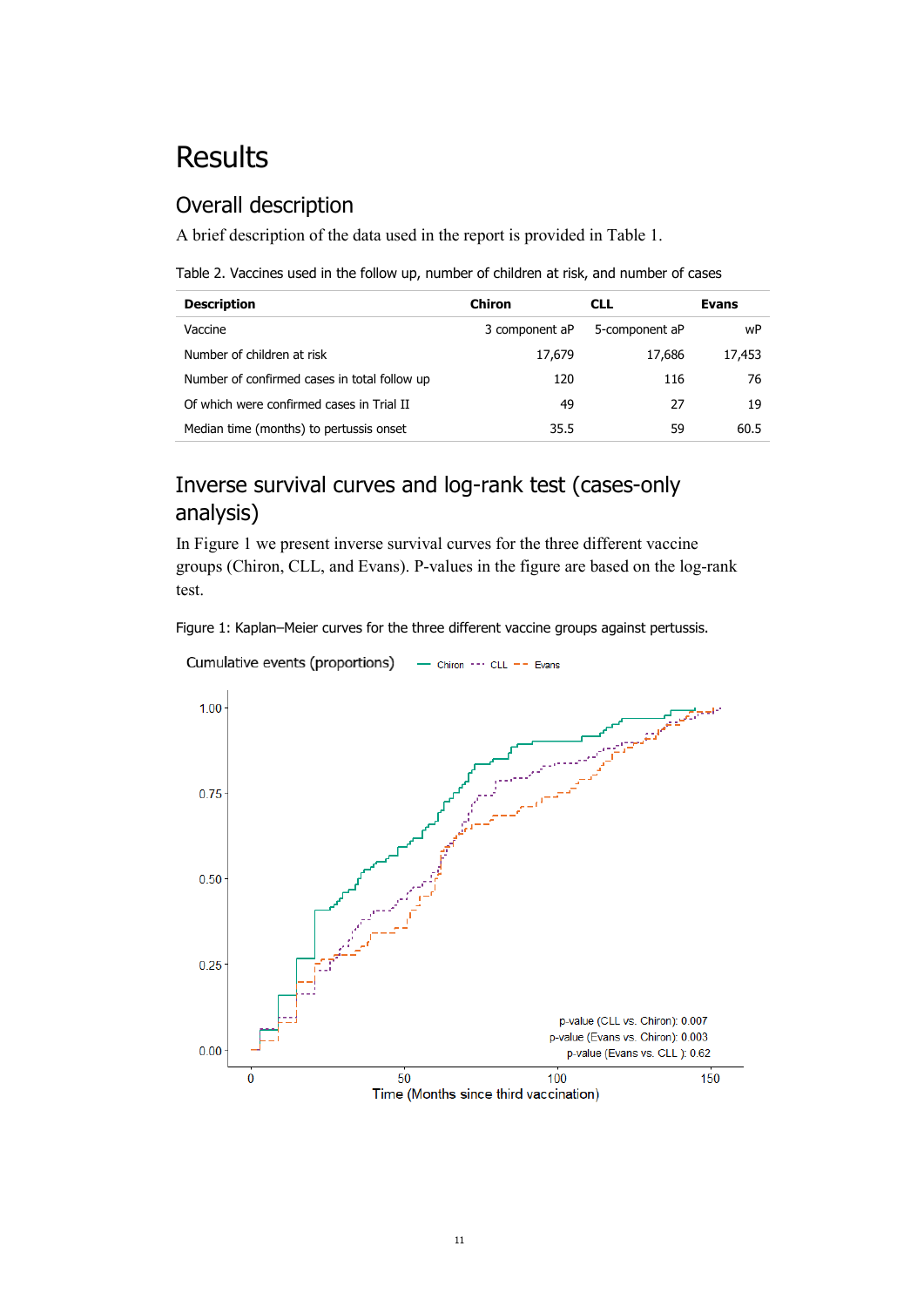#### <span id="page-11-0"></span>Inverse survival curves and Cox regression

In Figure 2 we present inverse survival curves for the three different vaccine groups (Chiron, CLL, and Evans). P-values in the graph are based on Cox proportional hazard regression models.

Figure 2: Cox proportional hazard regression for the three different vaccine groups against pertussis.

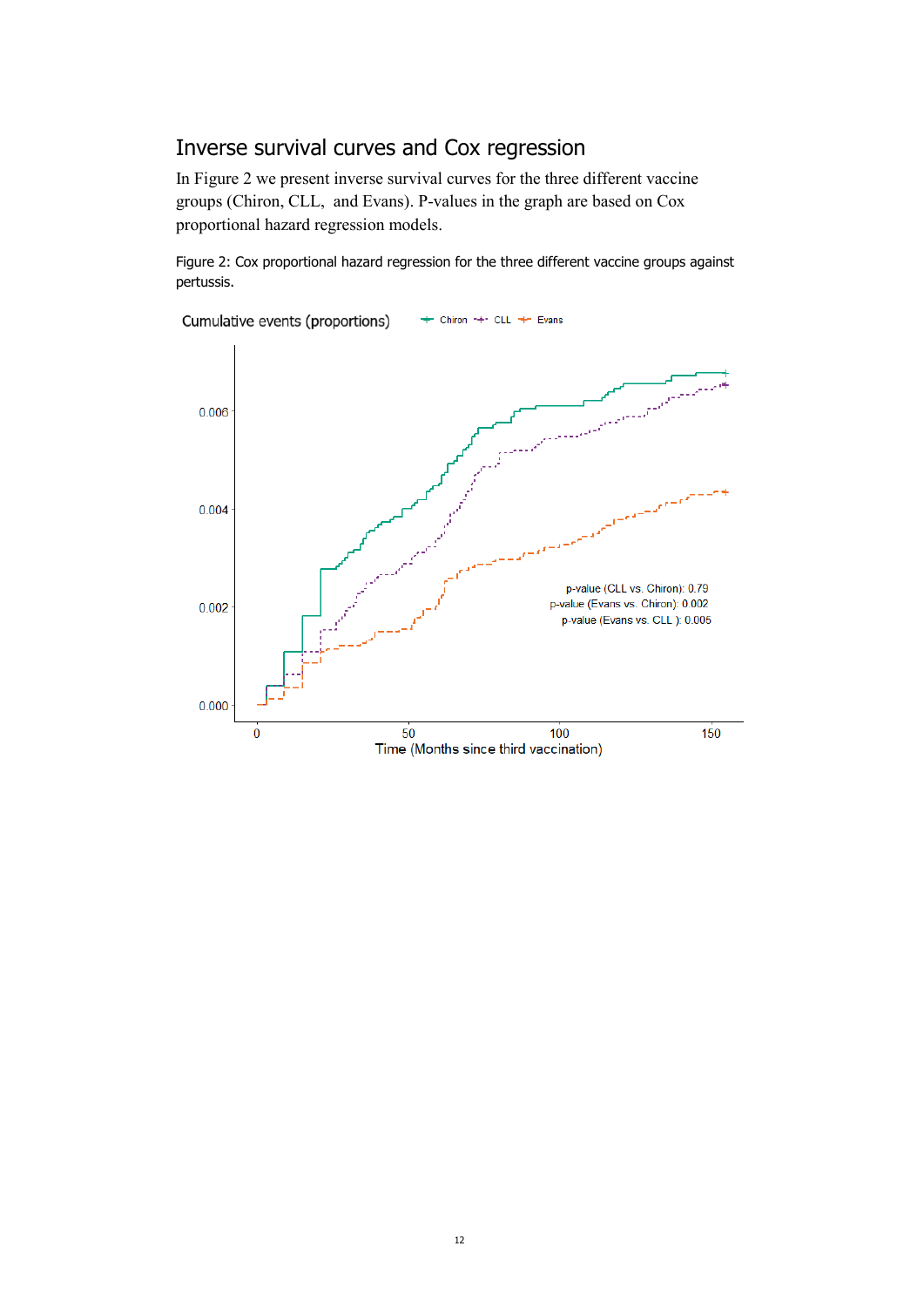### <span id="page-12-0"></span>**Discussion**

This long-term follow up gave us a unique opportunity to assess pertussis vaccinespecific effectiveness over time based on three randomized groups that were followed with similar methods by the SIIDC since 1996 until adolescence in 2007. The personal identity of the breakthrough cases among fully vaccinated children was guaranteed by use of the Swedish unique ID numbers, and no child was counted twice in the national reporting system (5). While randomization theoretically eliminates many of the biases connected with epidemiological cohort studies, this study has some limitations. First, to be counted as a case of pertussis a child had to have symptoms of some duration and severity, the parents had to have sought medical care, a valid sample had to have been taken and processed, and the positive result had to have been reported by use of the Swedish ID number to the SIIDC. Most cases of pertussis infection in vaccinated children are assumed to be asymptomatic and/or of little clinical significance, and therefore this study's inclusion criterion (culture/PCR positivity) limited the numbers to only a small proportion of the true numbers of pertussis infections in Sweden. However, there is no a priori scientific reason to believe that the diagnostic procedures or the bacterial yield differed between the three vaccine groups under study, even though such a possibility cannot be entirely discarded (3). Therefore, comparing three different vaccine groups is assumed to be valid and non-biased. Second, the SIIDC does not have direct information on the children or their families after the end of the follow up in Trial II in 1996, and some children from the original cohort may have emigrated from Sweden. Likewise, some vaccine breakthrough cases may have been offered booster vaccines not documented in the Swedish registries.

A strength of this study is that the cohorts were exposed to natural pertussis during follow up. For the 1993 birth cohort, national pertussis incidences per 100,000 person years ranged between 839 and 1484 for the years 1993–1996, between 203 and 543 for the years 1997–2000, and between 20 and 87 for the years 2001–2007 (9).

Australian investigators have reported that priming with DTwP is associated with a lower risk of subsequent pertussis than in DTaP-only primed children and that this difference has been evident for more than a decade (10). Our study to some degree supports this finding. We found that an efficacious wP vaccine performed somewhat better compared to two efficacious aP vaccines.

However, it should be stated that the number of breakthrough cases during 11 years of follow up was actually quite small in all three vaccine groups. Most cases occurred after 6 years of follow up and would have been avoided if a booster dose against pertussis had been offered to the three cohorts of children, as is now routinely done in Sweden and elsewhere (6).

An interesting observation is the different kinetics between the two aP vaccine groups under study. The Kaplan–Meier estimates indicate a statistically significant difference between the Chiron vaccine and the Connaught CLL vaccine, mirroring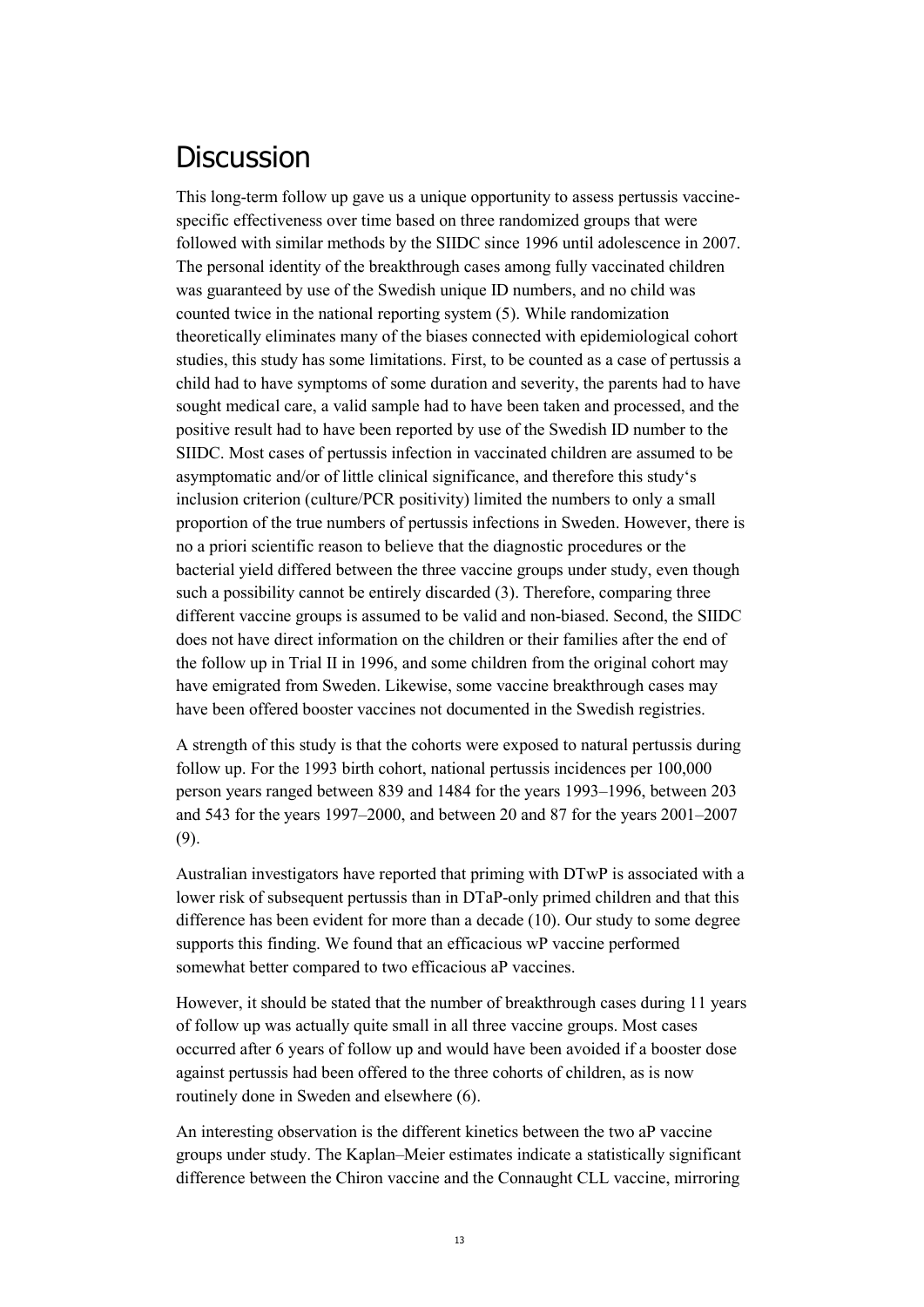more breakthrough cases in the Chiron group during the first years of follow up (Figure 1). The cumulative numbers of cases were, however, quite similar between the two aP groups, and significantly higher compared to the wP group (Figure 2).

In January 1996, Sweden introduced general vaccination against pertussis using aP vaccines from different manufacturers and in different combinations. After some years satisfactory control of pertussis was attained, although there have been small outbreaks of pertussis among vaccinated children and unfortunately also some cases of deaths in infants too young to be vaccinated. Complementary strategies are thus needed to achieve a reduction in morbidity and mortality (9).

In conclusion, this study is supportive of the current Swedish vaccination program, with aP vaccines given at 3, 5, and 12 months of age with a booster at pre-school age, given the high vaccine coverage.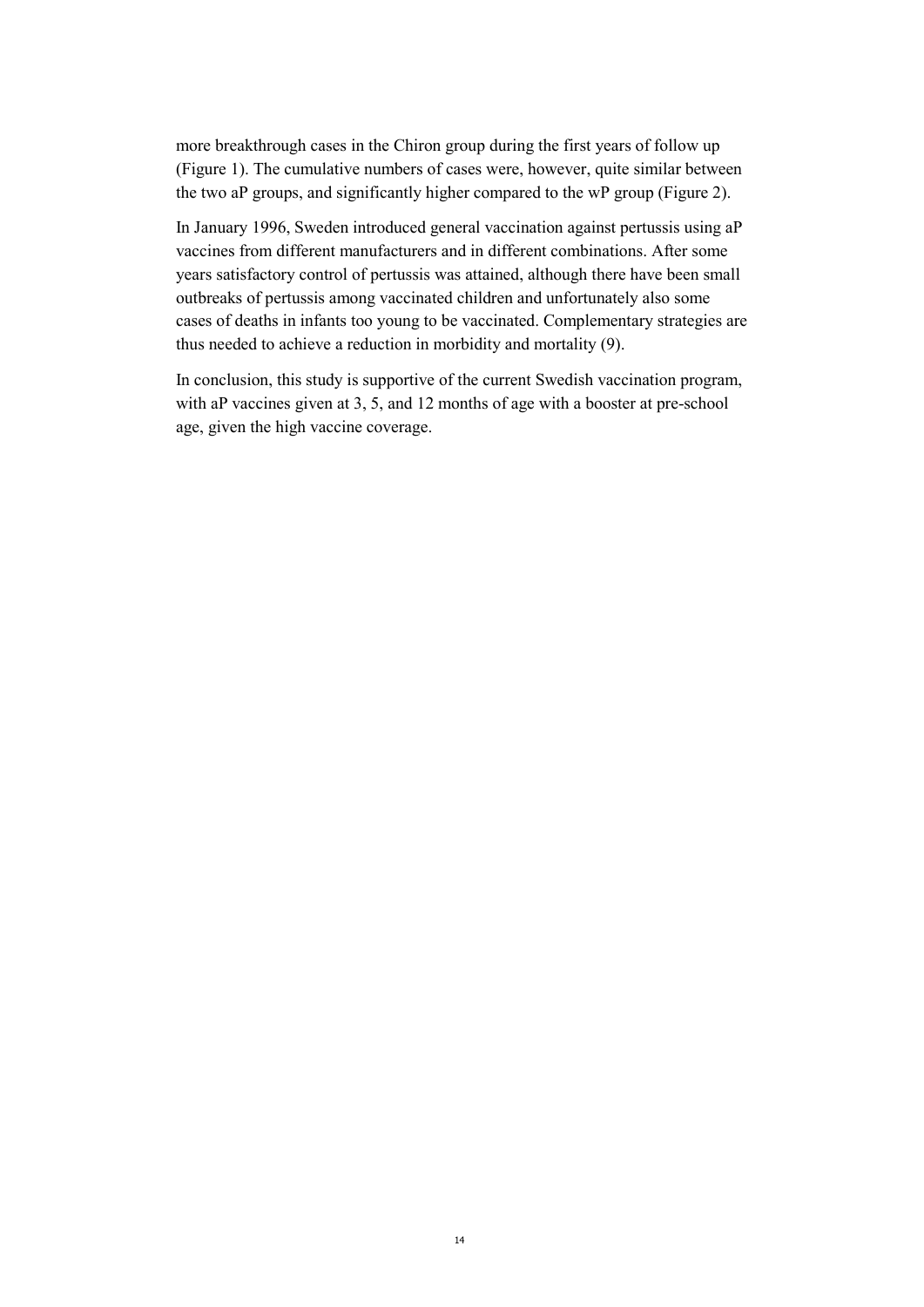### <span id="page-14-0"></span>References

- 1. Aronsson B, Appelqvist E, Jämtberg K, Källberg H, Olin P, Storsaeter J. Long-term Follow Up of the Effectiveness of One Whole Cell and Two Acellular Pertussis Vaccines Based on a Randomized Controlled Vaccine Trial in Sweden. Acta Paediatr. 2021;00:1-2. doi:10.1111/apa.16184
- 2. Orenstein W.A. Rapporteur's summary of the symposium in Brown F, Greco D, Mastrantonio P, Salmaso S, Wassilak S. Pertussis Vaccine Trials. Dev Biol Stand. Basel Karger, 1997 vol 89, pp 397  $-403$
- 3. Olin P, Rasmussen F, Gustafsson L, Hallander HO and Heijbel H. Randomised controlled trial of two-component, three-component, and five-component acellular pertussis vaccines compared with whole-cell pertussis vaccine. Ad Hoc Group for the Study of Pertussis Vaccines. Lancet. 1997 Nov 29;350(9091):1569-77.
- 4. Olin P, Gustafsson L, Rasmussen F, Hallander HO, Heijbel H and Gottfarb P. Efficacy trial of acellular pertussis vaccines. Technical report Trial II. ISSN 1400-3473. SMI-tryck nr 116-1997.
- 5. Rolfhamre P, Jansson A, Arneborn M and Ekdahl K. SmiNet-2: Description of an internet-based surveillance system for communicable diseases in Sweden. Review. Euro Surveill. 2006;11(5):103- 7.
- 6. Gustafsson L, Hessel L, Storsaeter J and Olin P. Long-term follow-up of Swedish children vaccinated with acellular pertussis vaccines at 3, 5, and 12 months of age indicates the need for a booster dose at 5 to 7 years of age. Pediatrics. 2006 Sep;118(3):978-84.
- 7. Health Council of the Netherlands. Standing committee on Infectious Disease and Immunology. Pertussis a critical appraisal. Rijswijk: Health Council of the Netherlands, 1997, publication no. 1997/16, p 15.
- 8. Carlsson RM, Trollfors B. Control of pertussis–lessons learnt from a 10-year surveillance programme in Sweden. Vaccine. 2009 Sep 25;27(42):5709-18.
- 9. Pertussis surveillance in Sweden seventeen year report. Folkhälsomyndigheten Sverige.2015. Article number: 16026 ISBN 978-91-7603-660-0.
- 10. Sheridan S L, Ware R S, Grimwood K, Lambert S B. Number and order of whole cell pertussis vaccines in infancy and disease protection. JAMA. 2012 Aug 1;308(5):454-6.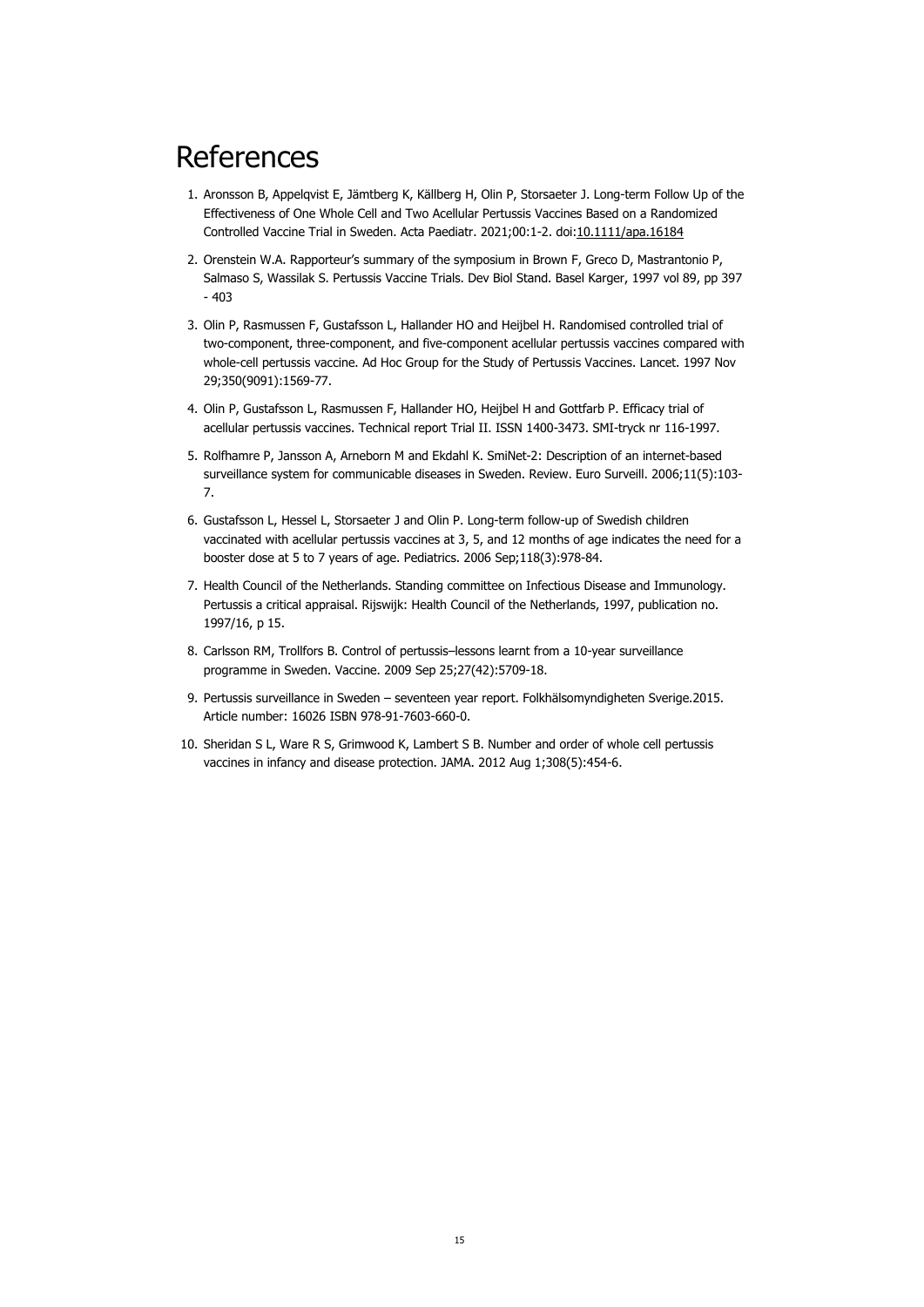## <span id="page-15-0"></span>Appendix

### <span id="page-15-1"></span>Appendix A

N01-AI-15125, Technical Report Trial II, Appendix 12.1

#### **Number of cases in 6-month intervals from Dose 3 in Trail II until 7 October 1996 (end of blinded follow-up)**

Table 12.1.2 Number of culture-confirmed cases of the two primary case definitions for the Chiron acellular three-component vaccine (DTPa3), the CLL acellular five-component vaccine (DTPa5) and the Evans–Wellcome whole-cell vaccine (DTPwc), in six months intervals (1 month = 30 days) from Dose 3 until 7 October 1996 in the 3, 5, and 12-month schedule.

| <b>Number of cases</b>              | DTPa3  | DTPa5  | <b>DTPwc</b> |
|-------------------------------------|--------|--------|--------------|
| Children at risk who<br>got 3 doses | 17,679 | 17,686 | 17,453       |
| $0$ -<6 months after<br>Dose 3      | 7      | 7      | 2            |
| $6 - 12$ months after<br>Dose 3     | 12     | 4      | 4            |
| $12 - < 18$ months after<br>Dose 3  | 13     | 8      | 9            |
| $\geq$ 18 months after Dose<br>3    | 17     | 8      |              |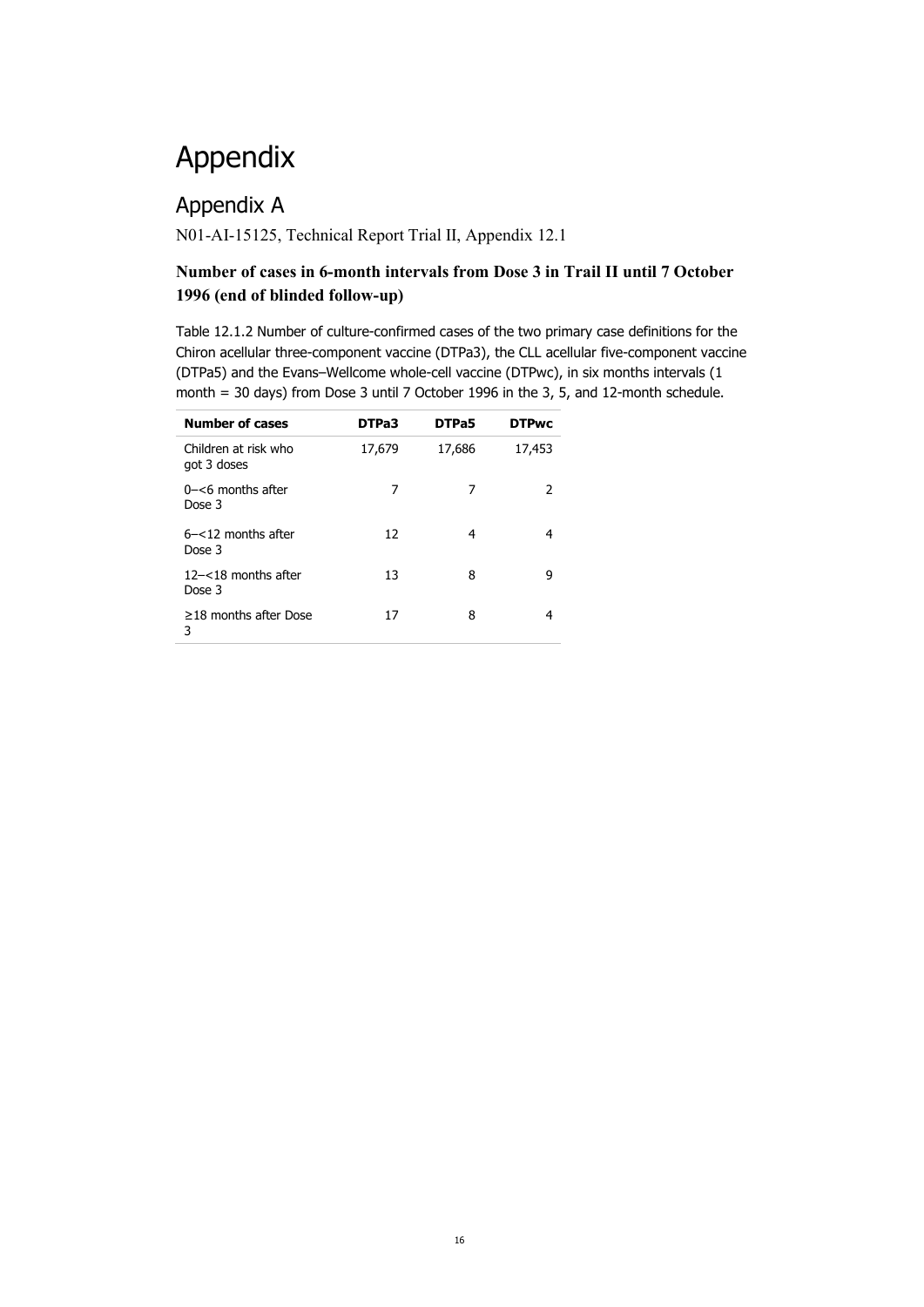#### <span id="page-16-0"></span>Appendix B

Variable List 1997, Lab reports

- Date of registration
- Laboratory diagnosis
- Laboratory
- Type of notification
- Type of patient-ID
- Sex
- Year of birth
- Age
- Name
- Sample identification number
- Arrival date of sample
- Type of sample
- Diagnostic method
- Species/type
- Name of physician responsible
- Clinic of referral for notification
- County medical officers responsible for notification
- Date of notification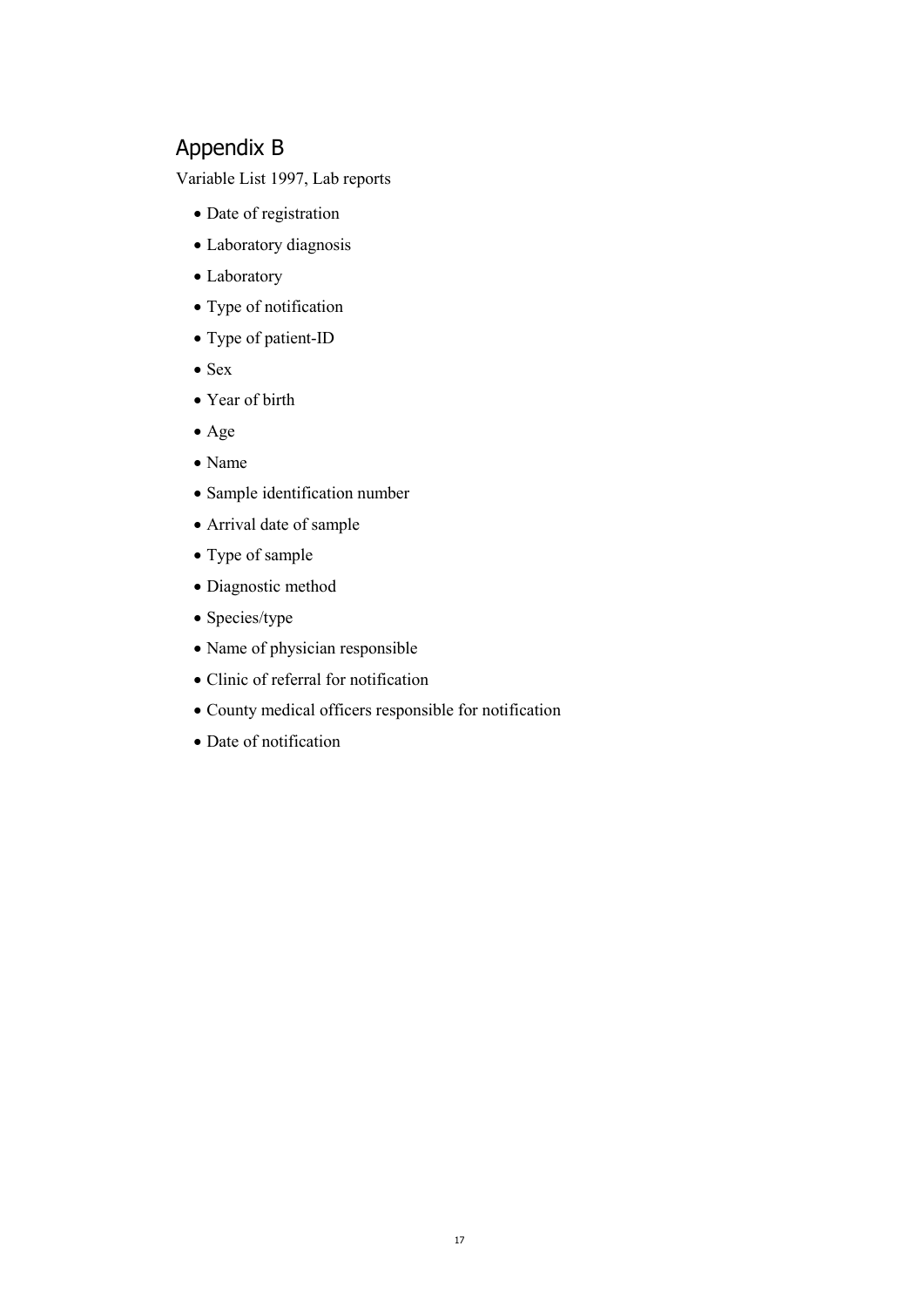#### <span id="page-17-0"></span>Appendix C

Clinical follow-up of pertussis in persons born from 1996

(including participants in pertussis vaccine trials KVPI and KVPII)

Version dated 2008-08-29

I. BASIC INFORMATION OF THE CASE (\* = field i SmiNet)

*88 = report missing ("no data"), 99 = missing in report ("missing")*

Patient\* (name)

Personal identity number\* (alternatively other number)

Phone (home)\*

County\* (*where patient lives*)

Guardian

Other phone numbers (work/mobile)

Childcare centre/school

Lab\* (name)

Lab-identification number\*

Method\*

Date sample was taken\* (YYMMDD)

Date of diagnosis of clinical report\* (YYMMDD)

County medical officers responsible for notification\* (*where case was notified*)

1. Form number

2. Study area (Gothenburg, rest of Sweden)

#### II. EXCLUSION CRITERIA

3. Family could not be reached for an interview (end the form)

1 Unknown address/phone, 2 No answer despite repeated calls, 3 Language barriers

4. Is the patient deceased  $0 = no$ ,  $1 = yes$ 

5. If the patient is deceased, provide date (YYMMDD)

(Do NOT contact the family. If possible, ask the childcare centres, department for communicable diseases, or other source for information regarding vaccination status including if born premature or "full-term" for infants, fill out #55 and end the form.)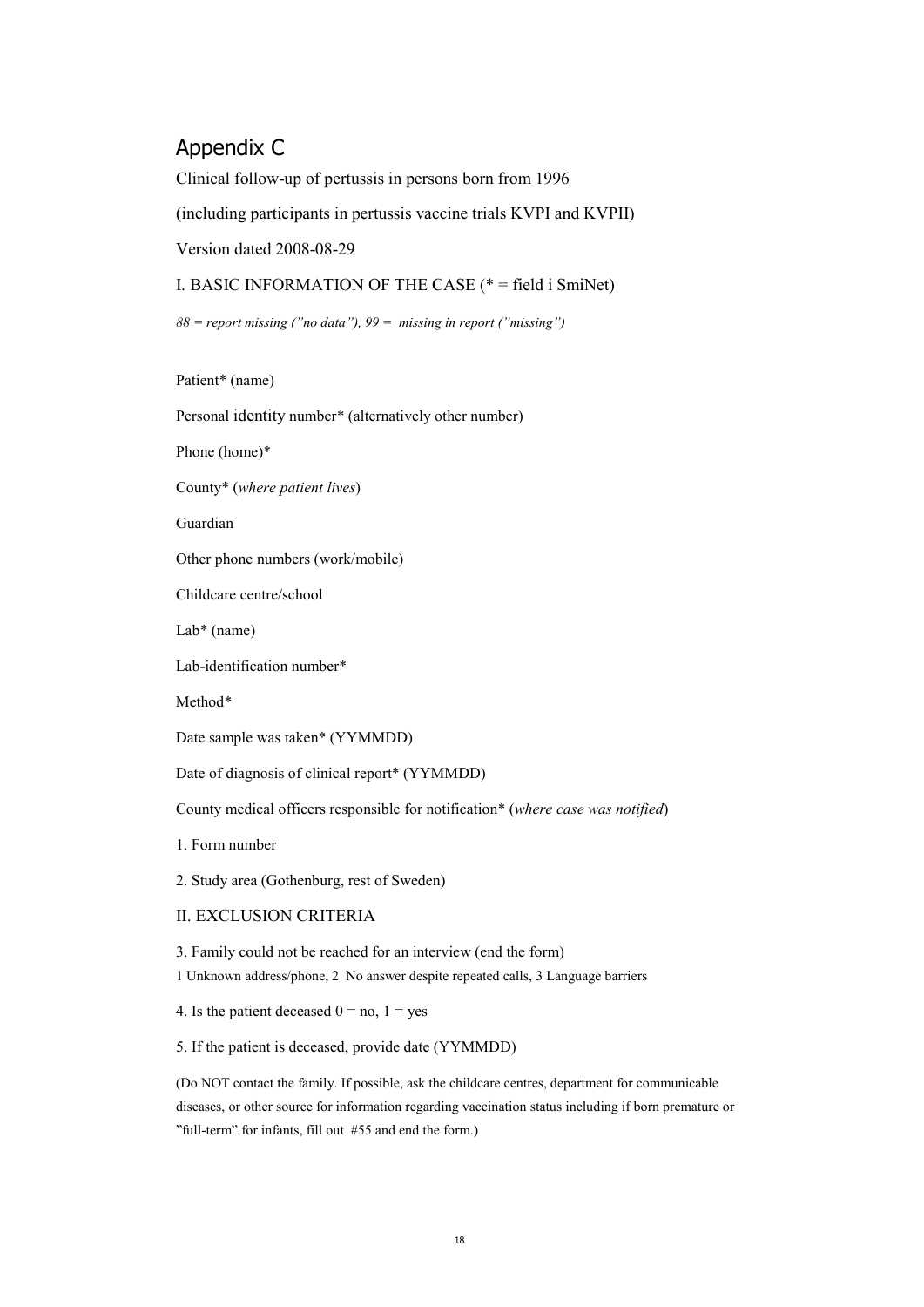#### III. FIRST INTERVIEW WITH THE FAMILY

*not asked ("no data/not relevant"), 99 = asked but person did not know ("missing")* 

6. Date for first contact with family/individual during this pertussis episode (YYMMDD)

7. Spoke to; 1 mother, 2 father, 3 other, 4 the person him/herself

8. If spoken to other:

9. OK to ask questions regarding the child's pertussis as well as to retrieve vaccination information from childcare centres/school?

1 Yes, both ; 2 Yes, clinical questions only; 3 Yes, vaccination information only; 0 No (End form)

10. Are cough or daily cough attacks present at the time of the first contact 0 No, 1 Yes, 2 Cough and daily cough attacks, 3 Only cough during episode, 4 Cough but daily cough attacks have ended

11. If cough, when was date of onset (YYMMDD)

12. If cough attacks, when was date of onset (YYMMDD)

13. Has the child participated in a pertussis vaccine trial? 0 No, 1 KVP1, 2 KVP2, 3 Gothenburg, 4 Other city

#### IV. VACCINATION INFORMATION FROM CHILD CARE CENTER/SCHOOL

*88 = not received current dose ("no data/not relevant"), 99 = vaccinated but information missing for current dose ("missing")*

14. Date of contact with childcare centre/school (YYMMDD)

- 15. Dose 1, Date (YYMMDD)
- 16. Dose 1, Pertussis vaccine (use code from list)
- 17. Dose 1, Batch number
- 18. Dose 2, Date (YYMMDD)
- 19. Dose 2, Pertussis vaccine (use code from list)
- 20. Dose 2, Batch number
- 21. Dose 3, Date (YYMMDD)
- 22. Dose 3, Pertussis vaccine (use code from list)
- 23. Dose 3, Batch number
- 24. Dose 4, Date (YYMMDD)
- 25. Dose 4, Pertussis vaccine (use code from list)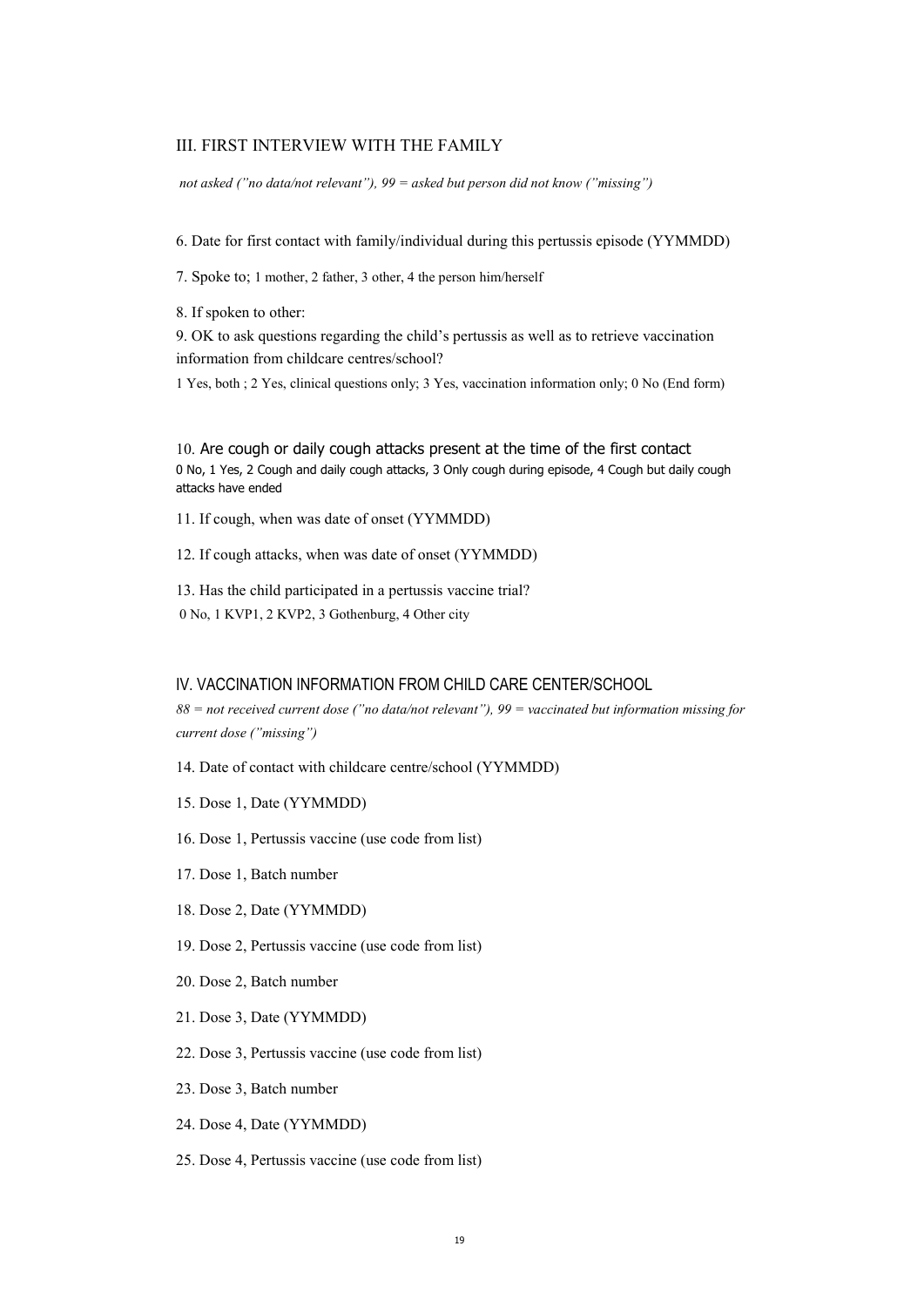- 26. Dose 4, Batch number
- 27. Dose 5, Date (YYMMDD)
- 28. Dose 5, Pertussis vaccine (use code from list)
- 29. Dose 5, Batch number
- 30. Dose 6, Date (YYMMDD)

31. Dose 6, Pertussis vaccine (use code from list)

32. Dose 6, Batch number

#### V. SECOND INTERVIEW WITH FAMILY

*88 = not asked ("no data/not relevant"), 99 = asked but person did not know ("missing")*

33. Date for second contact with family/individual during this pertussis episode (ÅÅMMDD) (write 88 if form ended after the first contact)

34. Spoke to; 1 mother, 2 father, 3 other, 4 the person him/herself

35. If spoken to other

36. Are cough or daily cough attacks present at the time of the first contact 0 No, 1 Yes, 2 Cough and daily cough attacks, 3 Only cough during episode, 4 Cough but daily cough attacks have ended

*The following questions are filled out at the second contact (or with the first contact if the child has had paroxysmal cough for at least 21 days)*

37. What date did daily cough attacks end, or if only cough during the episode, what date did it end (YYMMDD) (Write 88 if no cough or cough attacks. If ongoing cough, write 99)

38. Duration of disease from start of cough to last day of cough attacks or cough (including last day) (Days)

39. Number of days with cough attacks (Days)

40. Has the child had spasmodic cough

0 No, 1 Yes, several/day, 2 Yes, several/week , 3 Yes, occasionally throughout the period

41. Has the child had cough/cough attacks that resulted in vomiting, 0 No, 1 Yes, several/day, 2 Yes, several/week, 3 Yes, occasionally throughout the period

42. Hospitalized during the episode? If yes, how many days (Days) (write 0 if the child was not hospitalized)

43. If hospitalized, which date (YYMMDD) (write 88 if not hospitalized)

44. Ok to request a copy of the journal for the hospitalization for pertussis? 0 No, 1 Yes (submit request)

45. Respiratory complications 0 No, 1 Yes, 2 Yes, with apnoea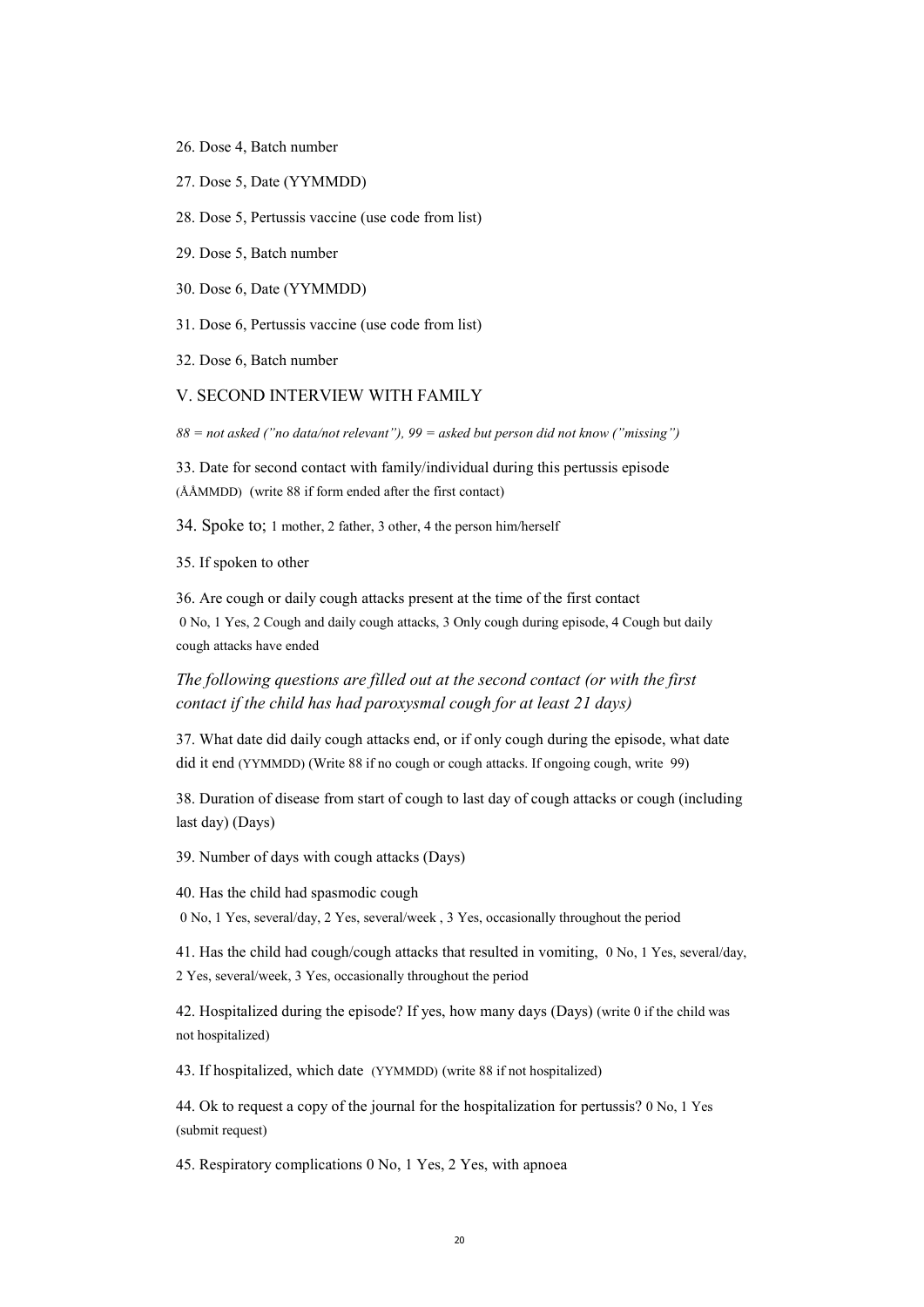- 46. Dehydrated, >5% weight loss, 0 No, 1 Yes
- 47. Other serious complications, 0 No, 1 Yes
- 48. If yes, which complications (write)
- 49. Treated with antibiotics for pertussis; from what date (YYMMDD)
- 50. Completed antibiotic treatment for pertussis; number of days (Days)
- 51. Treated with antibiotics for pertussis; 1 Erythromycin, 2 Other macrolide, e.g. Azithromycin/Clarithromycin/Roxithromycin, 3 Trimethoprim/sulfa, 4 Other antibiotic
- 52. If other antibiotics, which ones? (write 88 if no treatment for pertussis)
- 53. For infants: Ok with contact tracing questions? 0 No, 1 Yes (fill out separate form)
- VI. OTHER
- 54. Other relevant information (vaccination status/length of pregnancy if deceased, etc.):
- 55. Date when form was ended (YYMMDD)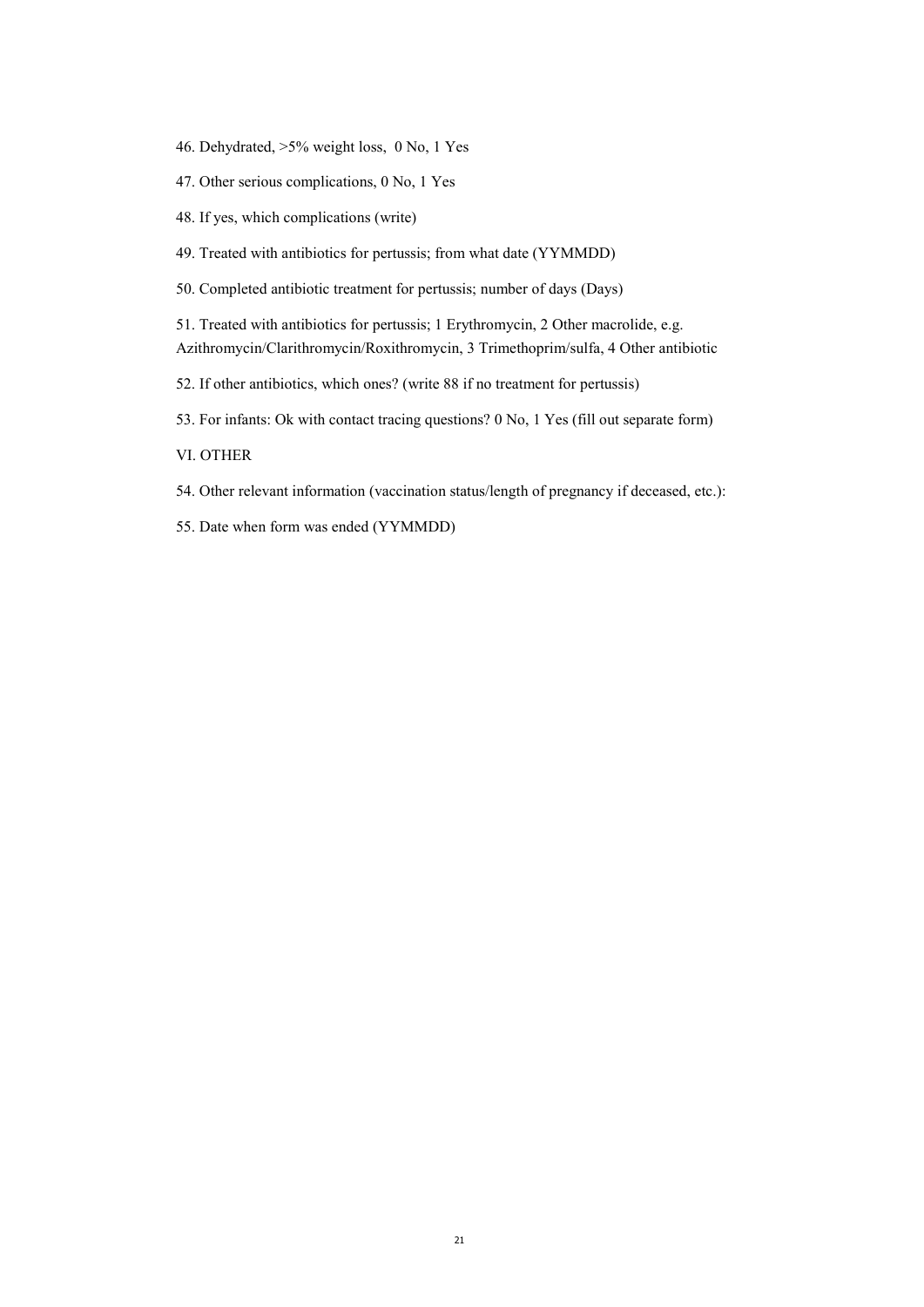### <span id="page-21-0"></span>Appendix D

| Year post last<br>(third) dose | Evans (wP)     | Chiron (3-aP) | <b>CLL (5-aP)</b> |
|--------------------------------|----------------|---------------|-------------------|
| $\leq\!1$                      | 15             | 32            | 19                |
| $\overline{2}$                 | 6              | 23            | 16                |
| 3                              | 5              | 11            | 12                |
| $\overline{4}$                 | 6              | 8             | 8                 |
| 5                              | 13             | 14            | 15                |
| 6                              | 6              | 13            | 16                |
| 7                              | 3              | 6             | 6                 |
| 8                              | 3              | 1             | 5                 |
| 9                              | 5              | 2             | 4                 |
| 10                             | 6              | 6             | 3                 |
| 11                             | $\overline{4}$ | 3             | $\overline{7}$    |
| $\geq$ 12                      | $\overline{4}$ | 1             | 5                 |
| Total                          | 76             | 120           | 116               |

Number of cases reported per year of follow-up, name and type of vaccine.